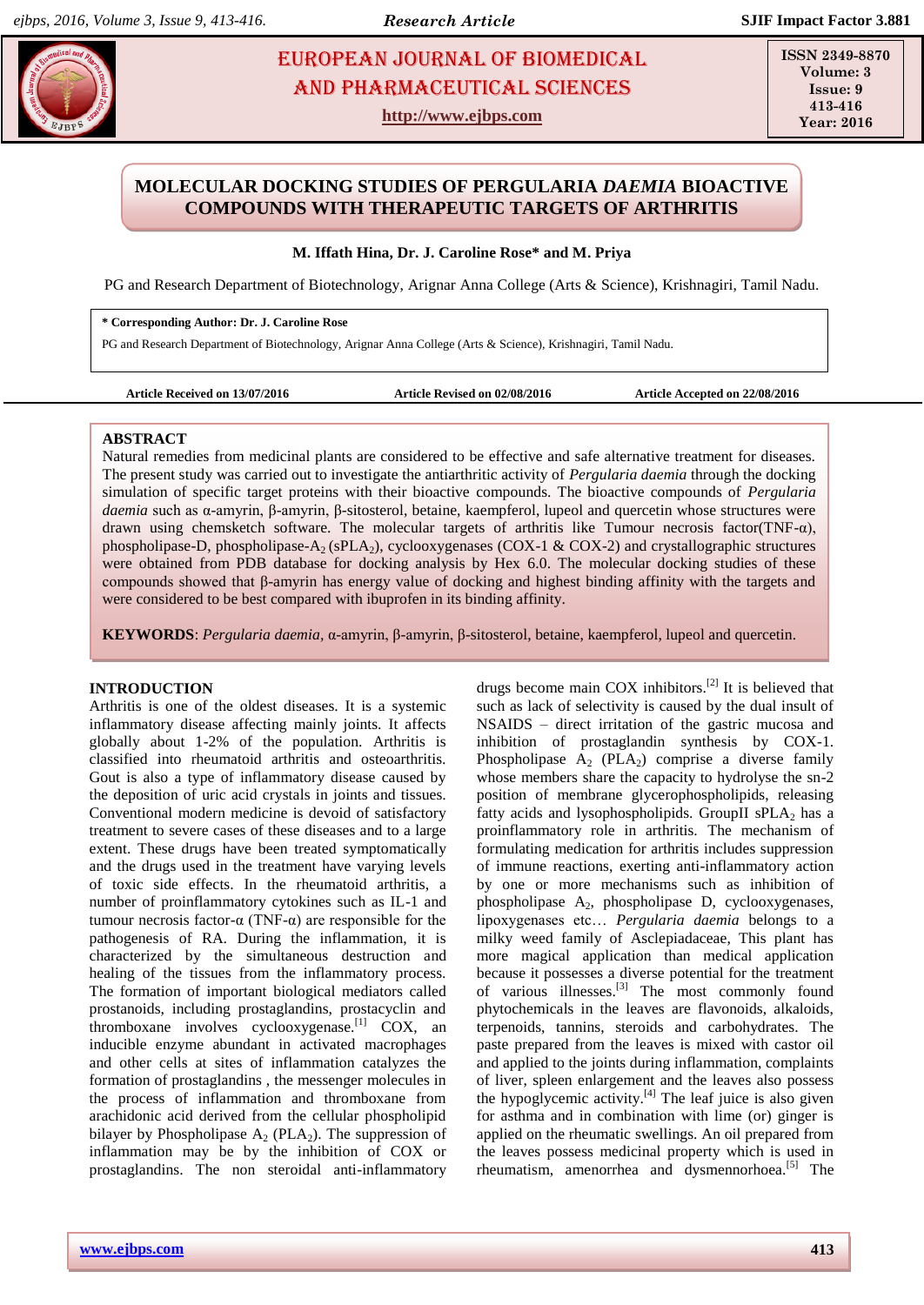dried leaves are used as antirheumatic agent and also for treating asthma, amenorrhea, dysmenorrheal, bronchitis, and whooping cough and also for healing of cuts and wounds. In the recent days, bioinformatics offers to find out the therapeutic targets for particular disease by using their software tools and it also used to identify the drugs from the bioactive compounds of medicinal plants by doing virtual screening. Molecular docking is a key tool in structural molecular biology and computer assisted drug design. The goal of ligand-protein docking is to predict the predominant binding model of a ligand with a receptor of known three dimensional structures.<sup>[6]</sup> The leaves and roots of *Pergularia daemia* were evaluated for the presence of various bioactive compounds and thus in this study the bioactive compounds  $\alpha$ amyrin(terpenoid),β-amyrin(terpenoid), etaine(alkaloid), β-sitosterol, kaempferol(flavonoid), quercetin(flavonoid), lupeol(terpenoid) were docked against the targets of arthritis such as Tumour necrosis factor(TNF- $\alpha$ ), phospholipase-D,phospholipase- $A_2(sPLA_2)$ ,

cycloxygenases (COX-1 & COX-2).

## **MATERIALS AND METHODS Insilico studies**

## **Protein structure preparation**

The crystal structures of the targets for arthritis like tumour necrosis factor-α (TNF-α), cyclooxygense-1, cyclooxygenase-2, phospholipase  $A_2$  (sPLA<sub>2</sub> group II), phospholipase D whose crystallographic structures were downloaded from uniprot [\(www.uniprot.org\)](http://www.uniprot.org/) in the form of coordinate file and then the target proteins were converted to pdbqt format by open babel (version 10.1).

## **Ligand preparation**

Bioactive compounds such as α-amyrin, β-amyrin, lupeol, β-sitosterol, betaine were drawn using ACD/chemsketch freeware version and coverted to pdbqt format by open babel (verson 10.1) as ligand for virtual screening.

Christopher lipinski's rule –of-five analyses helped to raise awareness about properties and structural features that make molecules more or less drug-like. The guidelines were quickly adopted by the pharmaceutical industry as it helped apply ADME considerations early in preclinical development and could help avoid costly late-stage preclinical and clinical failures. It predicts high probability of success or failure due to dryg likeness for molecules complying with 2 or more of the following rules. The drug structure properties have been analyzed under the rules of value which includes.[7]

- Molecular mass less than 500 Dalton
- $\triangleright$  High lipophilicity (expressed as log p less than 5)
- $\triangleright$  Less than 5 hydrogen bond donors
- $\triangleright$  Less than 10 hydrogen bond acceptors
- $\blacktriangleright$  Molar refractivity should be between 40-130

#### **Molecular docking**

Molecular docking was performed using Hex (6.0) software downloaded from internet to identify the interaction between the target protein and ligand and also to identify the binding affinity between receptor and ligand.

## **RESULTS**

The target proteins of arthritis such as TNF- $\alpha$ , cyclooxygenase -1, cyclooxygenase-2, phospholipase  $A_2$  $(sPLA<sub>2</sub>)$ , phospholipase – D were docked against the ligands such as α-amyrin, β-amyrin, lupeol, β-sitosterol, betaine, quercetin.

Drug likeness determines whether particular molecule is similar to the known drugs or not defined as it is a complex balance of various molecular properties and stuructural features like hydrophobicity, electronic distribution and hydrogen bonding characteristics, molecule size and flexibility. This was done by Lipinski filters where the ligands (bioactive compounds of Pergularia *daemia)* were uploaded in pdbq file format and the results of drug likeness data were retrieved.

The hydrogen bond acceptor and hydrogen bond donor values of α-amyrin, β-amyrin, betaine, β-sitosterol, kaempferol, lupeol, includes 1, 1, 1, 1, 4, 1 whereas the quercetin has hydrogen bond acceptor value of 6 and hydrogen bond donor value of 4 respectively.

The molecular weights of the ligands such as  $\alpha$ -amyrin, β-amyrin, betaine, β-sitosterol, kaempferol, lupeol, quercetin includes 408.0, 396.00, 409, 394.000, 292.0, 408.0, and 290.000 respectively.

Thus from the above docked results of all the ligands, the ligand β-amyrin showed highest binding energy value of -267.07 with phospholipase-D and log p value of 3.09 whereas the drug ibuprofen showed highest binding energy of -179.35 with COX-2 and phospholipase-D depicted in figure and log p value of 4. 42.

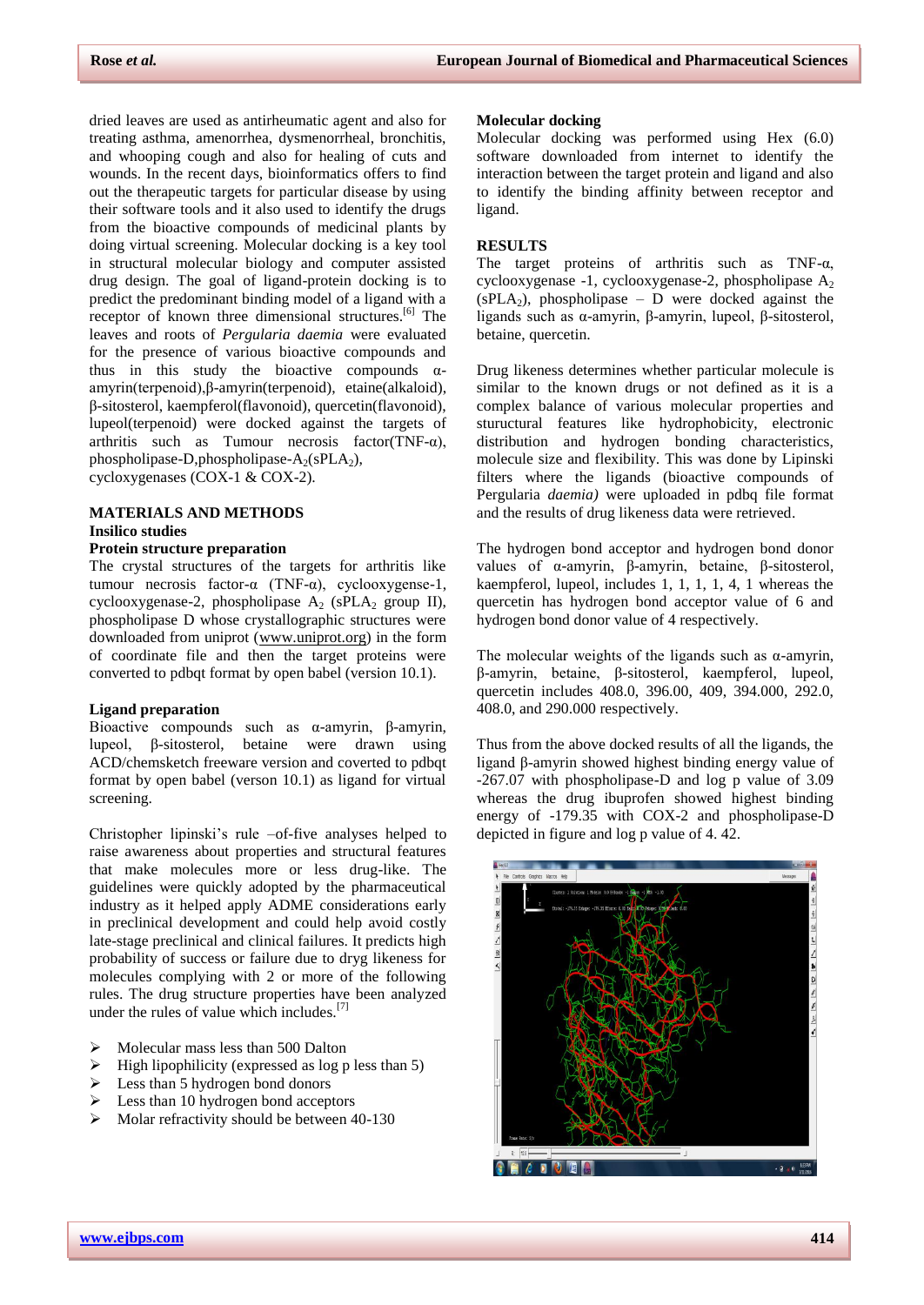

**Fig illustrates the highest binding energy value of βamyrin with phospholipase-D and ibuprofen with COX-1.**

## **DISCUSSION**

The current docking study for the evaluation of antiarthritic potential of *Pergularia daemia* on the target proteins of arthritis such as TNF-α, COX-1, COX-2, phospholipase  $A_2(sPLA_2)$  and phospholipase- D against the bioactive compounds of *Pergularia daemia* such as α-amyrin, β-amyrin, β-sitosterol, betaine, kaempferol, lupeol and quercetin where the β-amyrin showed the highest binding energy of -267.07 with phospholipase-D than that of ibuprofen and optimum log p value of 3.09 than that of ibuprofen. The same study was performed with different components from different plant<sup>[8]</sup> and reported that withaferin-A of withania somnifera has higher docking energy of -15.776 and optimum log p value of 3.85 which can be used as a anti-inflammatory  $d\text{rug}^{[9]}$  and reported the molecular docking studies on porcine phospholipase  $A_2$  in which the caffeic acid served as an effective anti-inflammatory drug<sup>[10]</sup> and reported that the β-sitosterol having highest affinity with phospholipase  $A_2$  and L-amino acid oxidase enzyme in snake venome which can be used against snake bites and<sup>[11]</sup> reported the ellagic acid of *Kiraginella reticulata* showed good dockinh energy and ligand efficiency with HIF-2 $\alpha$  which is proved as an potent antiarthritic agent and $[12]$  reported the eight non-synonymous deleterious mutations in ICAM1( intercellular adhesion molecule 1) protein leads to distruption of salt bridge between lys39 on ICAM1(chain A) and glu241 on LFA1(Chain B) which could reduce RA.

When the binding energy of the bioactive components was compared with ibuprofen, they were very much satisfactory and they support anti-inflammatory and antirheumatoid properties. In the previous studies the leaves of *Pergularia daemia* possess steroids which is responsible for anti-inflammatory activity<sup>[13]</sup> and doss  $et$ *al.,* (2012) reported that steroids, tannins, terpenoids, saponins of whole plant of *Pergularia daemia*

contributes for anti-inflammatory activity, antispasmodic, analgesic property etc... and<sup>[14]</sup> reported the anti-inflammatory activity of leaves of *Pergularia daemia* in carrageenan induced paw edema in swiss albino rats and  $[5]$  reported the anti-inflammatory activity of *Pergularia daemia*. As the *Pergularia daemia* has the anti-inflammatory activity and thus to evaluate its antiarthritic potential through docking on receptor target proteins of arthritis such as TNF-α, COX-1, COX-2, Phospholipase  $A_2$  and Phospholipase-D were docked against bioactive components such as α-amyrin, βamyrin, β- sitosterol, betaine, kaempferol, lupeol and quercetin of *Pergularia daemia*. From these studies the β-amyrin can be used as a potential ligand for the treatment of arthritis based on the high docking energy, lesser log p value and hydrogen bond acceptor, this study proposes that β-amyrin can be treated as lead in the design of drug molecule against the target proteins of arthritis such as phospholipase-D and COX-2 when compared to other bioactive components (ligands).

#### **CONCLUSION**

The study concluded that the plant *Pergularia daemia* can be used in the treatment of arthritis. The bioactive compounds isolated can be purified and it can be used as a remedy for arthritis. In the present study the isolation and purification of the bioactive component was not performed which is the limitation of the study, instead of the structure was downloaded and research was carried out. Further research can be carried by isolating, purifying and elucidating the structure of the purified component and using the identified structure for docking study.

## **ACKNOWLEDGEMENTS**

The authors are thankful to the Management of Arignar Anna College ( Arts & Science ), Krishnagiri and to Dr. M. Subbiah, M.A. (Eng), M.A. (JMC), M.A. (Political Sci), B. L., M. Phil., Ph.D, Principal, Arignar Anna College, Krishnagiri, for the constant help and support in conducting this work to full satisfaction.

#### **REFERENCES**

- 1. Rang HP and Dale MM (2003). Pharmacology,  $5<sup>th</sup>$ ed, Churchill livingstone publications, p.231.
- 2. Koeberle A and Werz O (2009). Inhibitors of the microsomal prostaglandin E (2) synthase-1 as alternative to non steroidal anti-inflammatory drugs (NSAIDS) - A critical review. *Curr Med Chem,* 16(32): 4274-4273.
- 3. Omale James, ebiloma Godwin unekwojo and Agbaji Ann ojochenemi(2011). Assessment of biological activities: A comparison of *Pergularia daemia* and *Jatropha curcas* leaf extracts.British biotechnology journal 1(3): 85-100.
- 4. Pandey, G,(2001). Dravyaguna vijnana. Krishnadas academy, Varnasi, pp.746.
- 5. Karthishwaran,S.Mirunalini,G.Dhamodharan, M.Krishnaveni and V.Arulmozhi, 2010. Phytochemical investigation of methanolic extract of